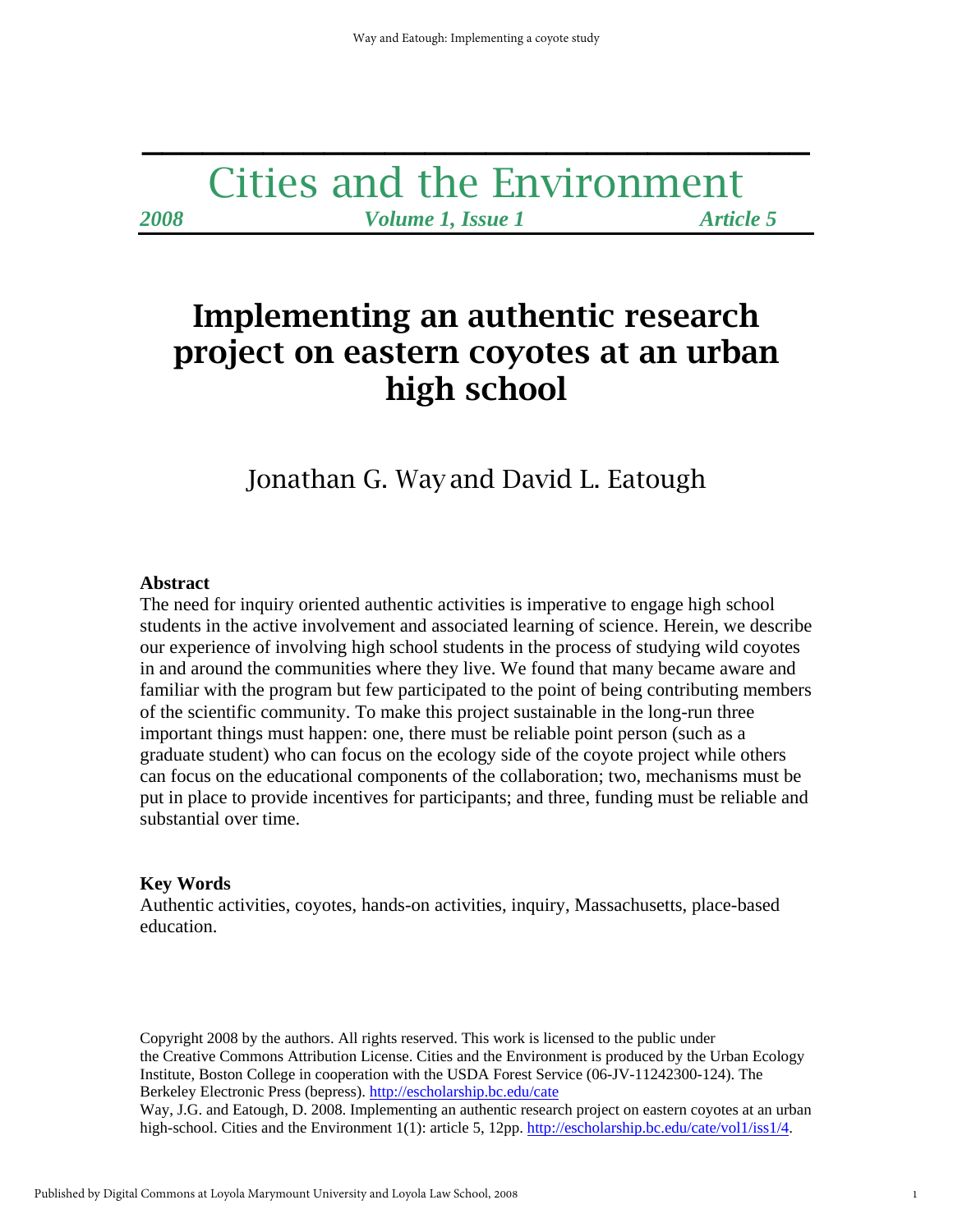### **Introduction**

There is mounting evidence that the science education reform process must include a sustained effort toward making the study of science accessible to more students (Jones 1997). For example, it was found that only 7 percent of all positions in science and engineering were held by minorities despite constituting 24 percent of the current United States population (National Science Foundation 2002). Furthermore, reports have indicated that United States students rank very low in science scores with only 2 of 20 nations behind them in international tests (Glenn Commission 2000). When race is considered, the difference is even more pronounced: while the scores of white students in the U.S. were exceeded by only three other nations, black children were outscored by every single nation (Berliner 2001). Despite this disparity, documents clearly put forward the idea that all students, regardless of culture, gender, and/or race, are capable of understanding and doing science (National Research Council 2002). Because 53 % of African-Americans live inside cities and 88 % reside in metropolitan areas (United States Census Bureau 2001), it is critical to engage and motivate urban students to learn science in order to achieve many of the goals of the National Science Foundation (2002), such as diversifying the workforce.

 Authentic learning opportunities are one way to make science more relevant to all students (Bouillion and Gomez 2001; Fusco 2001; Rahm 2002). Chinn and Hmelo-Silver (2002) described authentic scientific inquiry as designing complex procedures, controlling for nonobvious confounds, planning multiple measures of multiple variables, using techniques to avoid perceptual and other biases, reasoning extensively about possible experimental error, and coordinating results from multiple studies that may be in conflict with each other. That statement could simply be paraphrased as engaging students in scientific activities similar to those engaged by scientists (Barab and Hay 2001). Authentic means different things to different people (Chinn and Hmelo-Silver 2002; Hay and Barab 2001). We view authentic science activities as providing an opportunity for students to learn how scientists conduct their research; this could be by directly participating with scientists or in simulations (Barab and Hay 2001) such as videos taken from research activities (indirect participation) that are brought to schools. The important thing is that inquiry-based activities allow one to experience, not just imagine, reality (Thomson and Diem 1994). A key link between informal experiences and learning is reflection, or thinking back on an experience.

 One way to involve students in an authentic project is to engage a topic with local relevance (Rickinson 2001). For example, coyotes are often in the news (Nejame 2005) across the country due to their nationwide range (Parker 1995), and some students who normally wouldn't be interested in a science issue might be attracted to coyotes because of the publicity involved and the fact that they are a large predator that is potentially dangerous.

 Many studies (Bouillion and Gomez 2001; Fusco 2001; Rahm 2002) have noted the importance of local community events to aid in students' learning science. For example, in Fusco's community based urban gardening project she found that the practicing culture of science learning was important and relevant because: it was created from participants' concerns, interests, and experiences in and outside science; was an ongoing process of researching and then enacting ideas; was situated within the broader community. The results from these studies underline how children can become masters of the science embedded in their everyday communities and practices if provided with opportunities to do science that is meaningful and real to them (Rahm 2002).

By involving urban students in the direct implementation of a research study on urbanized eastern coyotes students may be exposed to many of the goals and objectives of education such as educating all citizens and being involved in inquiry based activities (Goodlad 1993; National Research Council 2002; Pine 2002). Teachers and students have the opportunity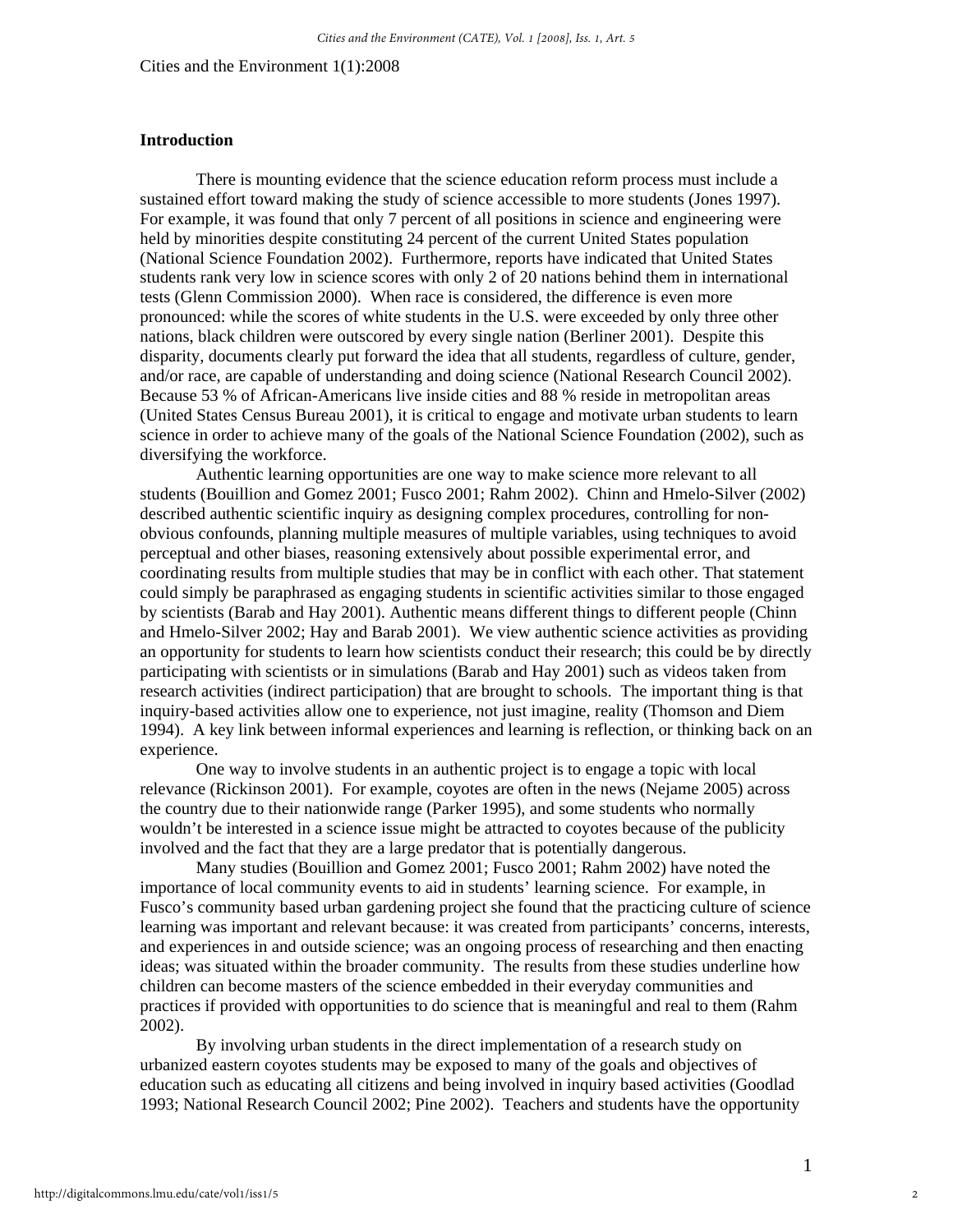to be part of a team participating in authentic ecological field studies that will aid in their intellectual development. Place-based activities in informal (or non-formal) outdoor settings (Howe and Disinger 1988) encourages participants (teachers, students, and community members at large) to achieve local ecological and cultural sustainability (Hungerford et al. 1998; Thomson and Diem 1994; Woodhouse and Knapp 2000; Yerkes and Haras 1997).

The eastern coyote is an excellent model system for students to learn about science concepts. The species is widespread in Massachusetts, having been documented in every county aside from Martha's Vineyard and Nantucket (J. Cardoza, MassWildlife, personal communication). In addition, coyotes lives in 49 of the 50 U. S. states, Hawaii excluded (Parker 1995). Thus, studying this ubiquitous carnivore in Massachusetts can provide a model framework (Schofield 1990) for other areas of the country that desire to use coyotes or other widespread/common animals as a tool for teaching students science.

#### **School-University Partnerships**

Reform literature in recent years has suggested that public schools as they exist today do not adequately prepare American youth for their roles as citizens and workers in the twenty-first century (Abdal-Haqq 1991; Kennedy 1990). This viewpoint seems to have stemmed from the publication of A Nation at Risk in 1983 (National Commission on Excellence in Education 1983). It has become apparent that the structure of many public schools inhibits knowledge-based teaching practice (e.g., inquiry-based learning or exploratory learning – Hay and Barab 2001), and as a result, student learning may be inhibited to think clearly and critically, live honorably and productively, and function effectively in a social and political environment (Abdal-Haqq 1991; Clark 1999).

In response to public concerns about education, state and local governments have taken steps to increase children's achievement in school. Many states have adopted rigorous content standards, which describes the information that students should master (e.g., Massachusetts Department of Education and MCAS testing, http://[www.doe.mass.edu\)](http://www.doe.mass.edu)/). National, state, and local efforts to improve education are intended to create a fundamental shift in what students learn and how they are taught (American Institutes for Research 1999). The Massachusetts Department of Education (2001) has created standards and frameworks to guide education.

One way to improve student learning in science and inquiry-based activities is for schools to form partnerships with universities. In our view, an academic partnership consists of a person or people from a secondary school working with at least one person from a university. It can be as small as one person working with one other person (Handler and Ravid 2001) or as large as entire secondary schools working with a university – these latter partnerships are often called professional development schools (Murray 1993; Pine 2002). In the case of this study, we are involved more closely with the former, where the senior author worked mainly with a participating teacher (i.e., the second author) and his students for the past six years.

Partnerships are K-12 schools that have entered into collaborative partnerships with universities to assist in the preparation of students and to serve as sites for research and development (Metcalf-Turner 1999; Shive 1997; Sykes 1997). University faculty typically teach the foundation and theories of learning, along with various teaching methods while public schools provide the hands-on practice where prospective educators try out their skills in working with students (Bacharach and Hasslen 2001). In the context of pre-service science education, the concept of a partnership centers on the collaborative relationships that are built among school faculty, students, and administration and university science education faculty and students (Westbrook et al. 2000).

The need for collaboration in science is important (National Research Council 1996). Arguments for the development of partnerships in science abound (Richmond 1996). Richmond (1996) cited a common rationale for these partnerships: In order for significant and long lasting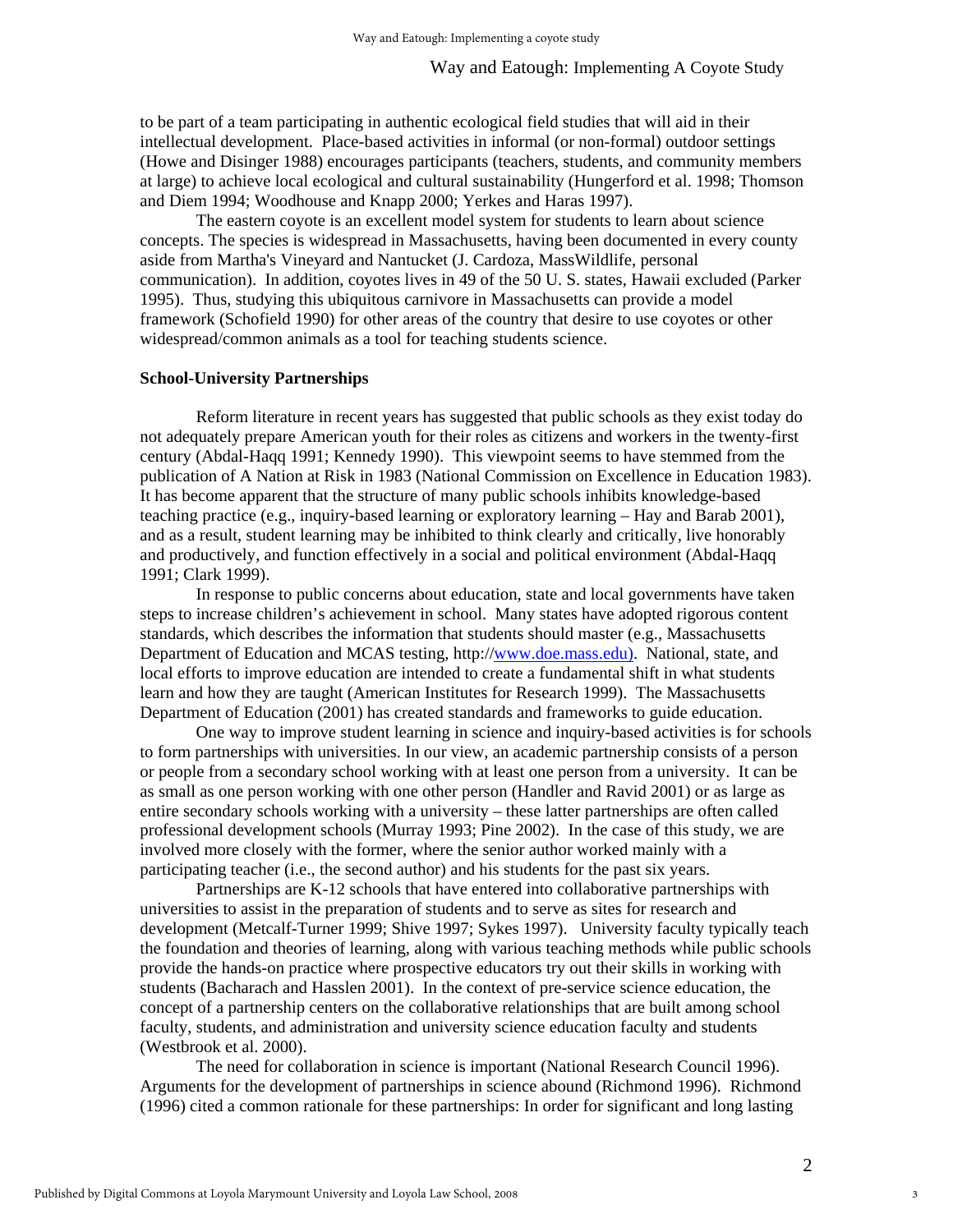change to take hold in the way science is taught in schools, there must be substantial interaction between those with knowledge of scientific content (e.g., university personnel) and those with knowledge of students and schools (e.g., in-service school teachers). Hence, modeling pedagogical content knowledge is an important goal of science partnerships as this may positively affect student learning and interest in science (Doster et al.1997; Shulman 1987). In order to address improving student learning, a number of partnerships have emerged recently in science related issues (Clark 1996; Fradd et al. 1997; Hay et al. 2000; Lasley et al. 1992; Sterling and Olkin 1997; Tallman and Taylor 1997). Providing students with authentic experiences has been a common theme and a critical component for these partnerships to succeed.

One way to provide students the opportunity to engage in authentic activities is to partner schools with scientists (Barab and Hay 2001; Hay and Barab 2001). In this collaboration, students can learn the scientific process through their mentors (i.e., scientists) while the scientists can provide important community outreach and at the same time receive assistance in collecting valuable data (Hay and Barab 2001). While the need for scientists and schools to form partnerships is important and potentially beneficial for all sides (Waksman 2003; Wormstead et al. 2002), especially when engaging in an authentic scientific project, it is just as important to document the effectiveness of these partnerships.

Our paper describes the school – university partnership that was forged between Boston College and Revere High School which involved studying wild coyotes in the north Boston area. This is an account by a scientist familiar with coyote studies who teamed with a teacher and his high school students. In this paper, we describe how the partnership worked on a day to day basis, share our experience implementing this project in a high school, and offer suggestions to make the project more realistic in the future. This project, along with an associated curriculum unit (Way 2005) on coyotes, gave students and teachers the tools, knowledge, and opportunity to participate in a science apprenticeship program where students were learning at the heels of researchers, whereby novices were gradually enculturated into the coyote study with the goal of becoming an expert in the field of study (Hay and Barab 2001).

The purpose of this manuscript was to address the question "Were students seen as effective contributors to this authentic and collaborative scientific study on eastern coyotes?" We offer our views of how realistic a study like this is by describing our experiences of a scientist and educator (secondary level) studying eastern coyotes with students in an urban school. Herein, we provide an outline of the project, our experiences with the research collaboration, then our recommendations for future projects of this nature.

#### **The Partnership Begins**

 The partnership began in 2001 with discussion about initiating a study of coyotes in the Boston area. Previously the senior author studied coyotes on Cape Cod for three years (Way 2000). Wanting a more urban focus for the study to address a sustained effort toward making the study of science accessible to more students, we collaborated with the Urban Ecology Institute (UEI) at Boston College (Barnett et al. 2004) to expand our study area to include highly urbanized coyotes. We selected Revere High School to collaborate with because of the second author's sustained interest in the project, his knowledge of science, his proven capability in other projects (such as water quality monitoring and bird biodiversity surveys) with UEI, and most importantly, because coyotes are known to live in the wild in Revere and surrounding communities on the north edge of Boston. We began the project in spring 2002. Students who participated in the coyote study had to volunteer and do the study outside of class time; i.e., the school did not offered a formal research methods class for students to get credit for conducting research on coyotes.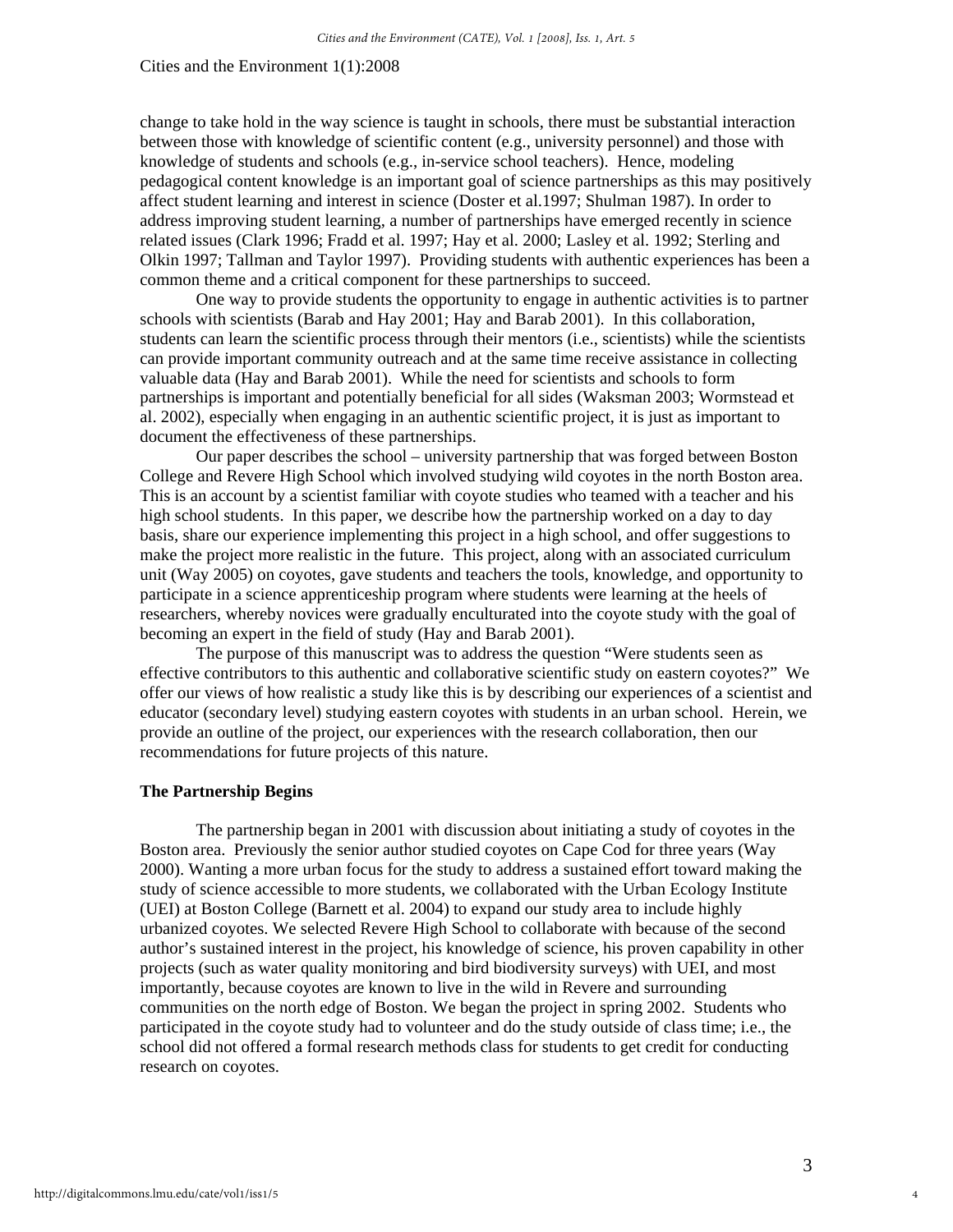Way and Eatough: Implementing A Coyote Study

#### **The City Revere in Context**

The town, with 44,000 residents, is a multi-cultural city located on the north edge of Boston. Sixty percent of the city's total  $4,054$  acres  $(6.3 \text{ mi}^2)$  was developed for industrial, commercial, residential, and transportation uses and of this total 70 percent was used for housing. There are 6,984 people per square mile in the city. For its size, this small city is a more complex community than most, which is the result of its multi-cultural population, its older residential neighborhoods and housing, and the numerous specialized regional facilities that were located within its borders. Ninety-one percent of its residents are Caucasian, 3.8% are Hispanic, 3.5% are Asian, 1.3% are African American, 0.2% are Native American, and 0.2% are listed as other races (Revere High School brochure 2001-02). Despite the majority of students being white, we viewed this study as valuable in the context of urban education in that it addressed the needs of an urban school district within the immediate vicinity of a large urban center (i.e., Boston). Furthermore, Revere High School consisted of 1,338 students, 43 percent of which are from families with incomes at or below the poverty level. The National Science Foundation (2002) clearly puts forth the need to provide learning opportunities for all students (including urban and poor) and acknowledges the fact that urban students typically are under-represented in scientific fields.

 The area is predominantly a blue-collar city that was dominated by several industries, the largest being services, followed by wholesale and retail trade, finance insurance, and real estate. The community's current unemployment rate is 4.2 percent. The town has eight public elementary schools, two of which also housed the city's middle school programs, one public secondary school, and two private elementary/middle schools. There are over 140 teachers at Revere High. In spring 2000, Massachusetts Comprehensive Assessment System (MCAS) scores at Revere High was 228 for English Language Arts, 224 for Mathematics, and 222 for Science/Technology compared favorably with similar statewide averages of 229, 228, and 226, respectively (Revere brochure 2001-02). Thus, this school was representative of an average Massachusetts school based on standardized test results.

#### **The Coyote Study at a Glance**

Our study was conducted from 2002-2005; however, the study is on-going in nature and we hope to continue the project over time (Way 2007). Students that volunteered to participate in the project worked directly with a professionally trained scientist (the senior author) as well as with their teacher (who is a scientist in his own right!). Most students took one of the second author's courses and joined or volunteered for the project during that academic year; however, some students, through word of mouth, heard about the project and approached the second author without any prior history with him.

 The second author informally surveyed the school by discussing with students and other teachers in order to estimate how many people were aware of the project (see Table 1). Additionally, the coyote study was mentioned in announcements, emails, and newsletters, giving a high proportion of students (and faculty) awareness of the project at Revere High. We defined involvement in the research project as students that went into the field with us to assist us with checking box traps, radio-tracking coyotes, and/or participating in a capture and radio-collaring event where we sedated, radio-collared, then released a coyote. We then assessed other measures of participation shown in Table 1.

 The main component of the free ranging coyote ecology study involved trapping and radio-collaring (Way et al. 2002), then releasing coyotes in order to study their behavior such as home range size and territoriality (Way et al. 2002), movement and activity patterns (Way et al. 2004), sociality (Way 2003), and denning behavior (Way et al. 2001). A major component of the project was to trap coyotes in large box or cage traps in order to fit them with a collar. Trapping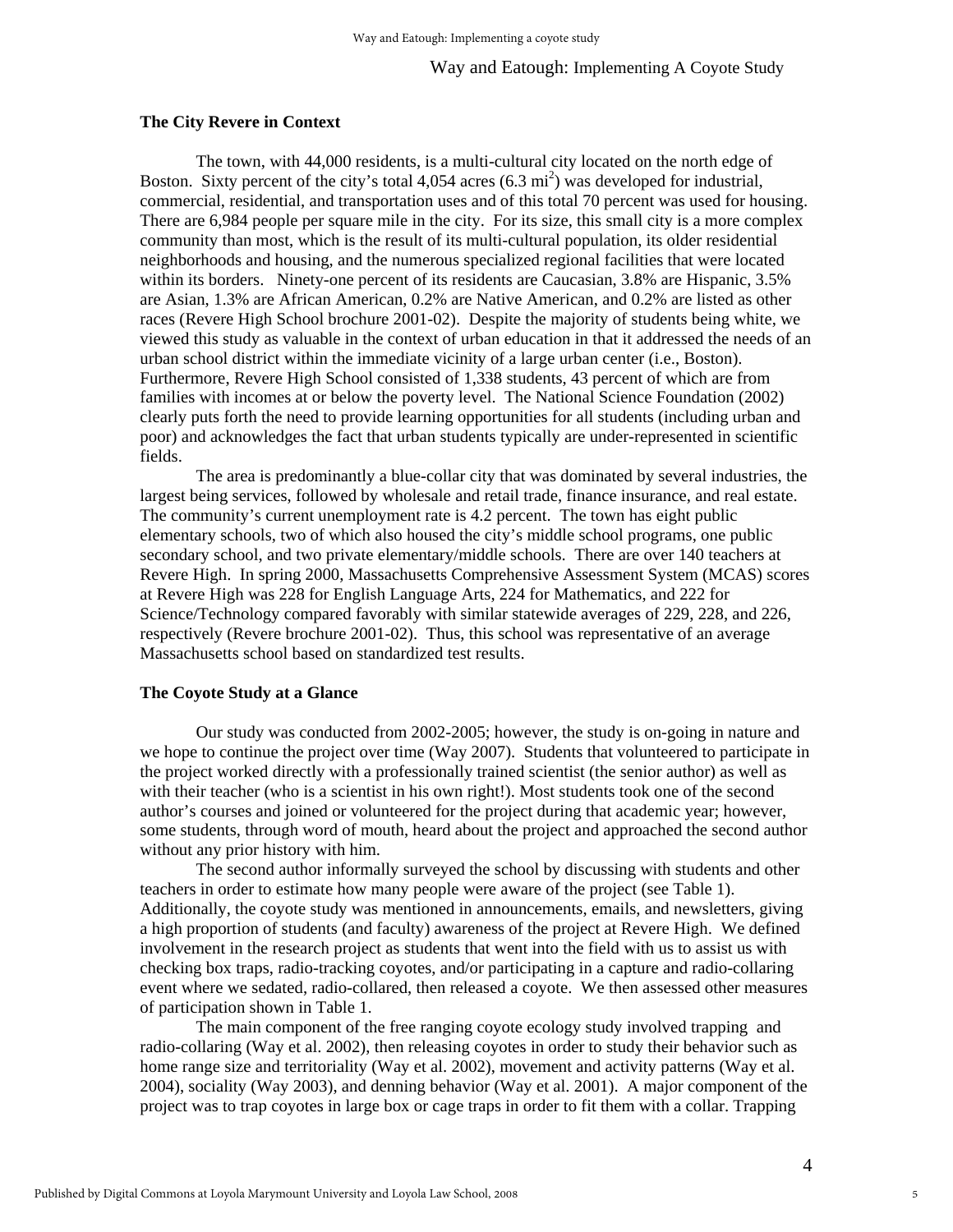was the most time consuming part of the project yet the component of the study that students were most easily able to participate in; for example, it was easier to convince parents to let their children commit to checking a trap at 6 AM and 4-6 PM (dawn and dusk, respectively) than to tracking a wild coyote from 10 PM to 2 AM (these nocturnal blocks of time are common shifts when scientists track coyotes to study movement patterns). Students often monitored radiocollared coyotes with the second author in order to learn how to radio-track coyotes and where to track them. The goal was for students to become trustworthy and self-sufficient where they could collect valid and robust data when we were not with them.

#### **Our experience with the coyote study**

The coyote project was successful in involving students in the hands-on involvement of a local, place-based science issue. We captured eight coyotes in the study area and tracked them over time. Select students became directly involved in the project while others were familiar with it because of word of mouth within the school system yet they did not actively participate. We had about 30 (never all at once) students involved with the coyote project. Some of the students that have graduated continued to work with us during summer. Table 1 depicts the different levels of student involvement in the coyote study.

| Level          | Level of involvement in the project:                                                                                       | # students*    |
|----------------|----------------------------------------------------------------------------------------------------------------------------|----------------|
| $\mathbf{1}$   | Hearing about the project through word of mouth                                                                            | 1000           |
| 2              | Being in D. Eatough's classroom where coyotes are mentioned                                                                | 100            |
| $\overline{3}$ | Having curriculum on coyotes provided as part of the academic<br>experience                                                | 15-20          |
| $\overline{4}$ | Having taken field trip(s) to our coyote study sites                                                                       | $15 - 20$      |
| 5              | Collecting data such as checking traps or tracking coyotes                                                                 | $5 - 10^{+}$   |
| 6              | Being reliable in repeatedly checking traps, radio-tracking coyotes,<br>and providing the data that they collected to us   | 1              |
| $\overline{7}$ | Being self sufficient where students select their own project and carry<br>out a research project independently on coyotes | $\theta$       |
| 8              | Entering data into our coyote data base such as radio-recovered<br>telemetry locations                                     | $\theta$       |
| 9              | Analyzing data and performing statistical analyses                                                                         | $\overline{0}$ |
| 10             | Co-authoring scientific papers                                                                                             | $\Omega$       |

**Table 1. Levels of student involvement participating in the eastern coyote ecology project at Revere High School.**

 $* =$  approximate number per year participating.

 $t^+$  = does not include returning students (i.e., students that have graduated and returned to work on the project).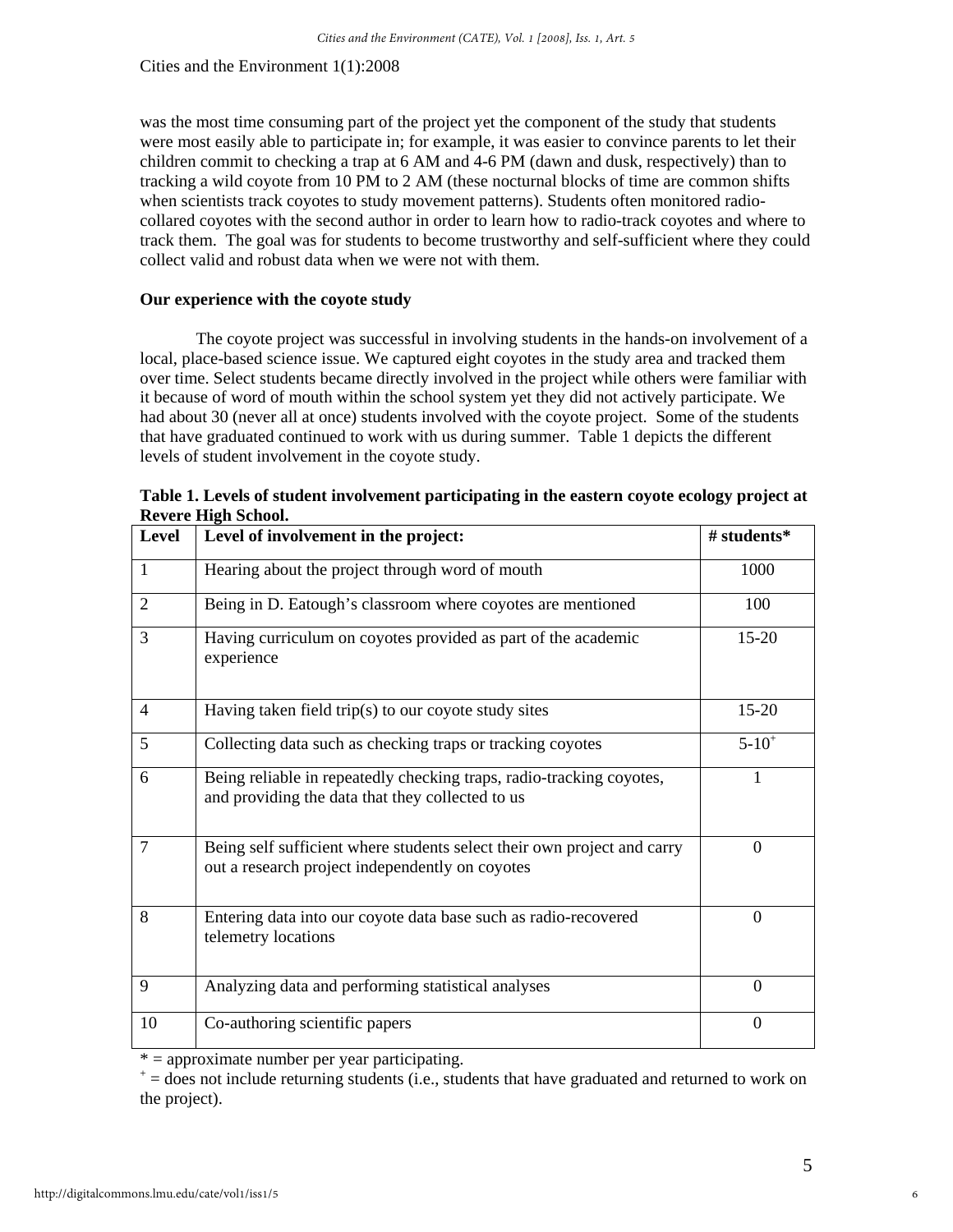#### Way and Eatough: Implementing A Coyote Study

 As acknowledged in Way (2005), student knowledge of coyotes improved dramatically and in a short period of time when exposed to the coyote unit. Students became interested and knowledgeable of coyotes and advocated for better protection and acceptance of the creatures, even in an urban landscape. Some students enjoyed the unit so much that they wanted to further the project by having the scientist (i.e., the first author) back to conduct more work on coyotes with them (Way 2005). However, the focus of this study was to describe the effectiveness of our implementing the research (not education – i.e., student interest and understanding) component in a high school setting. In that regard, we feel that we were moderately successful in our expectations of student performance.

 At the outset of the project our goal was for students to become involved in the study to the point of them becoming self-sufficient research colleagues on our study team. For example, we hoped that they would be able to check, bait, and arm/set traps on their own so the authors could focus on other tasks. We also hoped that the students would be able to independently radio-track coyotes when we had collared animals to monitor. We envisioned the students collecting and recording data and for them to translate their findings to us. Lastly, we had hoped that students would be productive by entering field data into our existing databases on our coyote study subjects.

 As indicated in Table 1, many students were exposed to the project yet few became substantial contributors to the coyote study. Thus, we felt that we were successful in reaching a wide audience and capturing people's attention about our study. This gave many students an interest in a topic that they probably did not think they would experience at Revere High School (i.e., studying a wild animal like the coyote in an urban area). The fact that some of the students went to some of our captures and experienced a capture first hand was outstanding (Figure 1). However, we did not feel that the students became true apprentices to our study team as described by Barab and Hay (2001) and Hay and Barab (2001).

**Figure 1. Revere High School students with the second author holding a 32-pound female coyote named "Maeve" and the senior author (2nd from right)** 

 In fact, few to no students reached the level of being dependable and capable of carrying out their own research projects. No students were near the point of helping us analyze data and author scientific papers; however, this is something that might not be expected until students were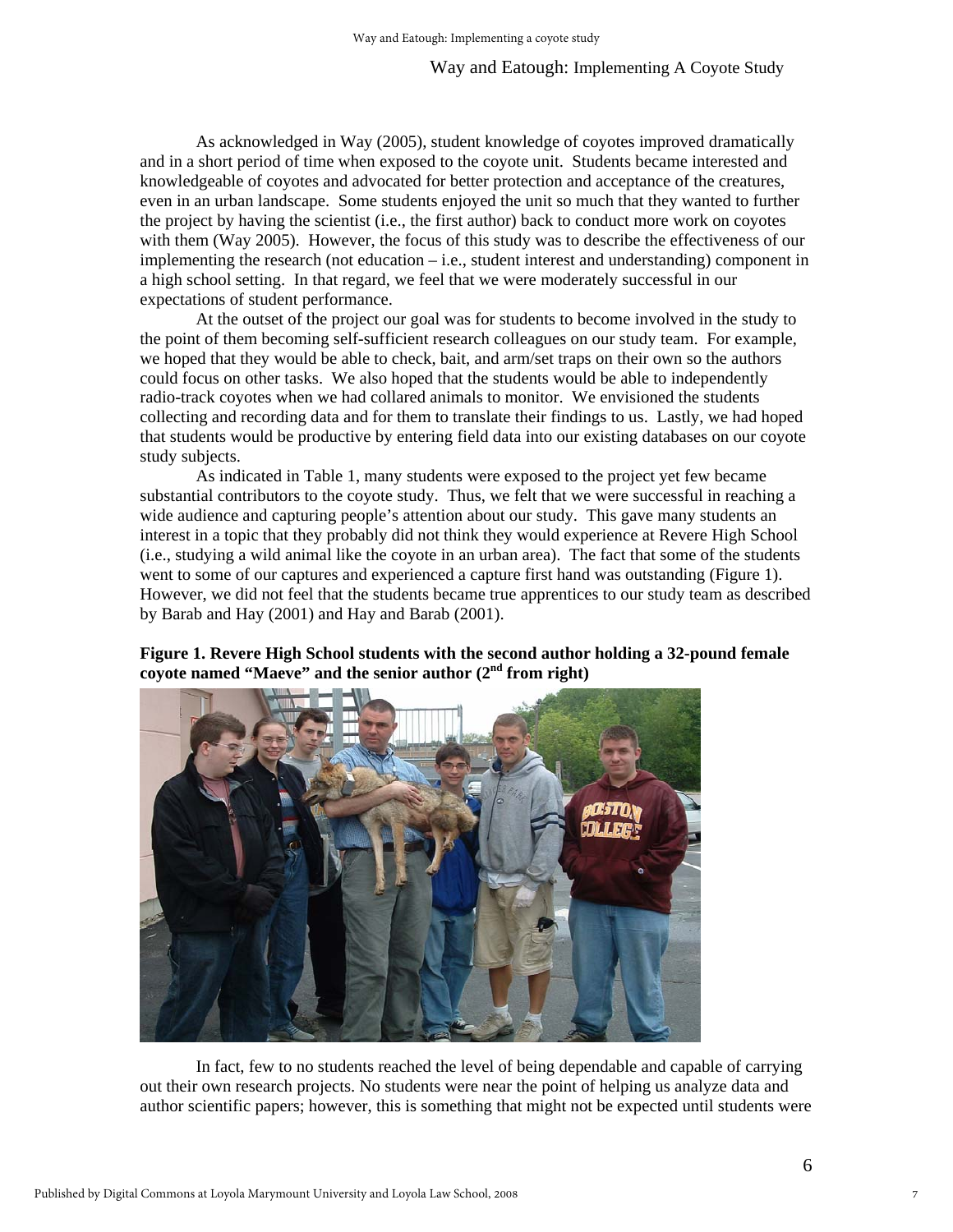at the undergraduate level. Thus, the most frustrating part of the study was not having enough students participate to the point of helping us regularly check traps or something similar to that – tasks that we consider reasonably easy for high school students to engage in and that would be immensely useful for assisting in collecting valid scientific data.

#### **What We Learned**

 We hope that this section provides practical advice for people and organizations that hope to forge future partnerships in science based projects. Our experience over the years has taught us a number of lessons:

 One, the way that the project was carried out was yet another example of intensification, as described by Apple (1986). The project brought another major time commitment to already busy people. For example, the senior author received a Ph.D. in science education by writing a dissertation on student learning of a coyote created curriculum (Way 2005); however, the output from publications on wild coyotes (see references) stemming from his master's thesis on coyotes was nearly another on-going dissertation in its own right. On certain days the senior author conducted night tracking sessions that began at 2 AM. When finished (about 8 AM), that researcher immediately went to Boston College for teaching and academic duties that often did not end until the evening. Similarly, the second author was lead teacher in the science department at Revere and frequently worked 10 to 12 hour days before he even tended to this projects needs, which was usually another two hours a day.

 Two, student interest varied over time and most were not reliable. While students could have saved the authors significant amounts of time doing mundane tasks such as checking traps, student involvement sometimes added a time commitment to the second author's schedule because he frequently double checked the traps to ensure that they were properly tended by the students. For this project to be sustainable, a reliable point person such as a graduate student just focusing on studying coyote ecology, must be part of the equation. Therefore, data could continue to be collected in a robust manner that will preserve the academic and scientific integrity of the project while student involvement can predictably cycle back and forth. Additionally, a high school course (such as "Independent Study Field Research") that gives student academic credit for conducting the research would be very beneficial. It would not only give students an incentive to participate in a helpful manner (i.e., collecting valid data for us) but it would also give a teacher a mechanism to grade them based on their mandatory effort for the students enrolled in that course. This would be a best case scenario for students, teachers, and scientists alike as students would get credit for doing the research, the teacher would have a finished product from the students, and the scientist would obtain scientific data from the partnership.

 Three, funding must consistently be provided. This project, given its relatively sophisticated nature (e.g., using radio-tracking technology), actually had a small amount of funding ear marked for it. The project was initiated with a \$2,500 UEI grant to purchase a few radio-collars and a receiver and antenna back in 2002. Most travel money (which can be considerable) and miscellaneous supplies (such as batteries, trap accessories) came out of the authors' pockets. Boston College generously purchased radio-collars (\$260 each) in piecemeal fashion (1-3 at a time) to keep the project afloat. The project was literally a part of our lives and we love doing what we do. While this certainly gave the coyote study a more personalized meaning, which is important for any place-based study, it also would spell doom if we lost interest; in other words, our enthusiasm and strong interest in the project was essentially the only thing that kept the project going on a day-to-day basis, similar to other science projects with a dedicated core of teachers (Bouillion and Gomez 2001; Fusco 2001; Rahm 2002).

 Finally, we believe very strongly that it was our moral imperative to provide urban students with an opportunity to experience authentic outdoor science (e.g., see Siegel, 2002), and,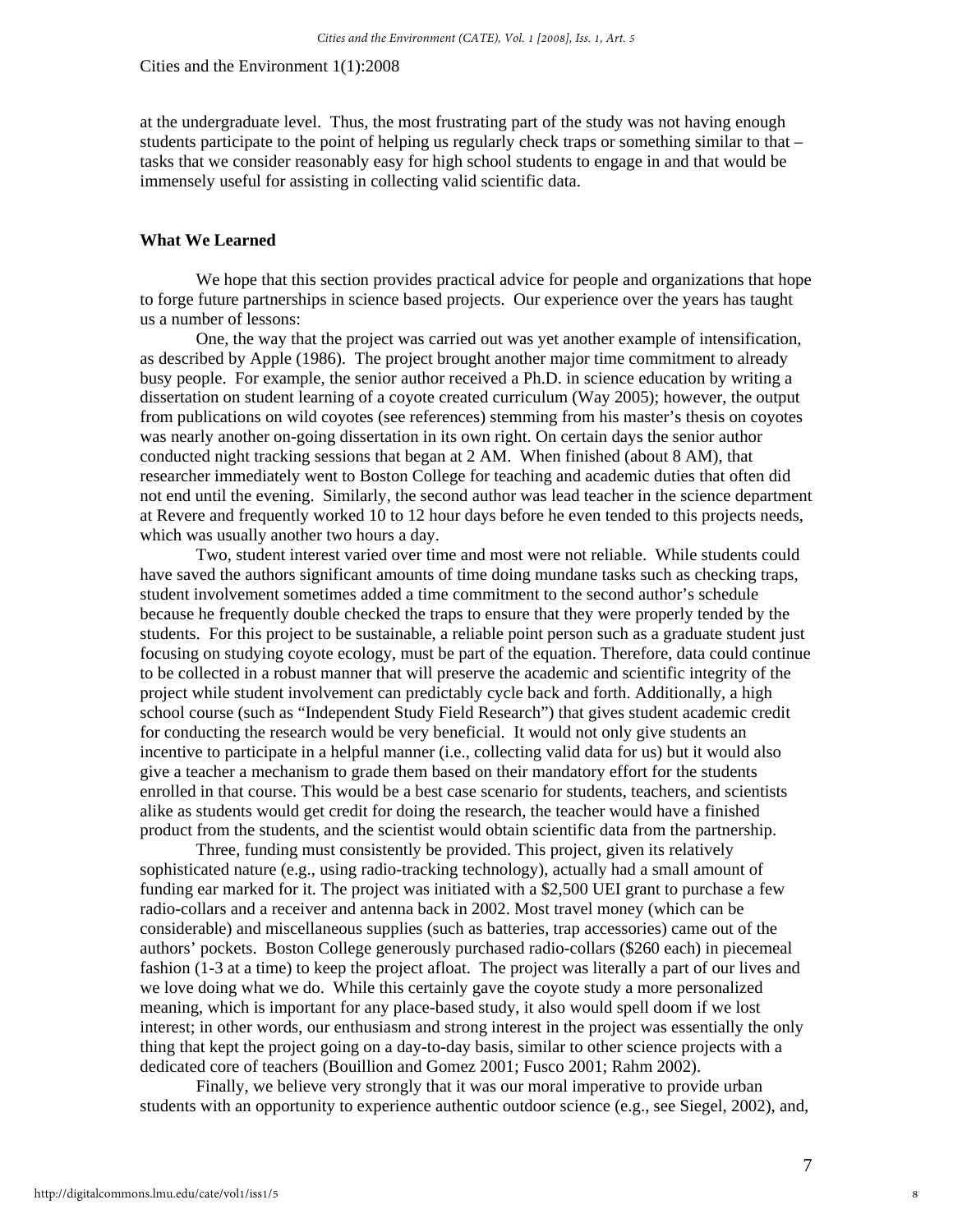while this coyote study only took place at one high school, we did reach a number of students in a short amount of time (Table 1). Thus, despite the fact that no students became proficient as independent researchers in our project, it was notable that we exposed many students to this type of research and they seemed to become interested in the subject. Future studies need to assess the efficacy of involving urban and multicultural students in the authentic participation of science topics.

#### **Limitations**

 There were a number of limitations to the project. The first constraint is temporal. It often takes years to obtain robust data on a large mammal and this can limit student involvement. Although the authors understood the project goals (i.e., articles were written intended for peer reviewed journals and that we were having a positive role in how people view coyotes in urban areas), students often lacked the ability to see how their contribution played a role in the larger picture. They would have liked to have seen a "product". Most successful community projects are initiated and completed within a school year. For instance, community garden projects such as Rahm's (2002) and Fusco's (2001) have a tangible product (food) and are completed within a growing season. Our project couldn't offer that type of instant gratification as our study sought to document the lives of potentially long-lived animals. It is likely that only undergraduate and/or graduate students would get to level 9 and 10 of our participation level (Table 1) in authentic scientific activities.

 Future studies might consider proper student training as well as demonstrating the importance/value of the projects to get students and keep them involved. Authentic research is most effective when the research has personal value and meaning, thus providing students with a sense of purpose for engaging in the tasks. Similar studies might want to consider building in milestones along the way (e.g., certificates for number of days participated, number of traps checked, number of coyotes radio-collared) for students to experience a sense of purpose and accomplishment.

The second constraint involved the nature of student participation. Students who were involved in the project were typically committed to a variety of other projects, clubs, and/or teams (e.g., one student was in the National Honor Society, Interact, track, student council, soccer, works at movies and takes four upper level courses) - therefore their time was limited. Students checking traps once or twice a week did a good job while students given full responsibility for a given trap (and checking it twice a day when set for capture) did a mediocre to poor job.

 The third limiting factor was community apathy. Many people in the community, including teachers and administrators within the school, didn't understand the complexity or value of the project. Most teachers viewed the coyote project as little more than a hobby - a diversion. The lack of positive feedback from the recent article in Teacher Magazine (Capone 2005) was a testament to the lack of interest demonstrated by colleagues. Not surprisingly the teachers that did respond were those that were engaged in very time consuming extra-curricular projects as well. They had a first hand experience with investing huge amounts of time in a project without a commensurate acknowledgement. We feel that this project should be celebrated as a unique achievement for the school, students, community and sadly it was not. It also would have been important if other science teachers took a greater interest in the project – e.g., the second author had hoped new teachers would want to get involved the study yet none have to date.

 In summary, the project was inherently structured as an add-on to students' and teachers' already busy high school responsibilities. The project could have been designed differently, in our opinions, by providing students with credit for conducting the research and/or possibly reducing their course-load (e.g., by one class). This incentive-based mechanism may facilitate sustained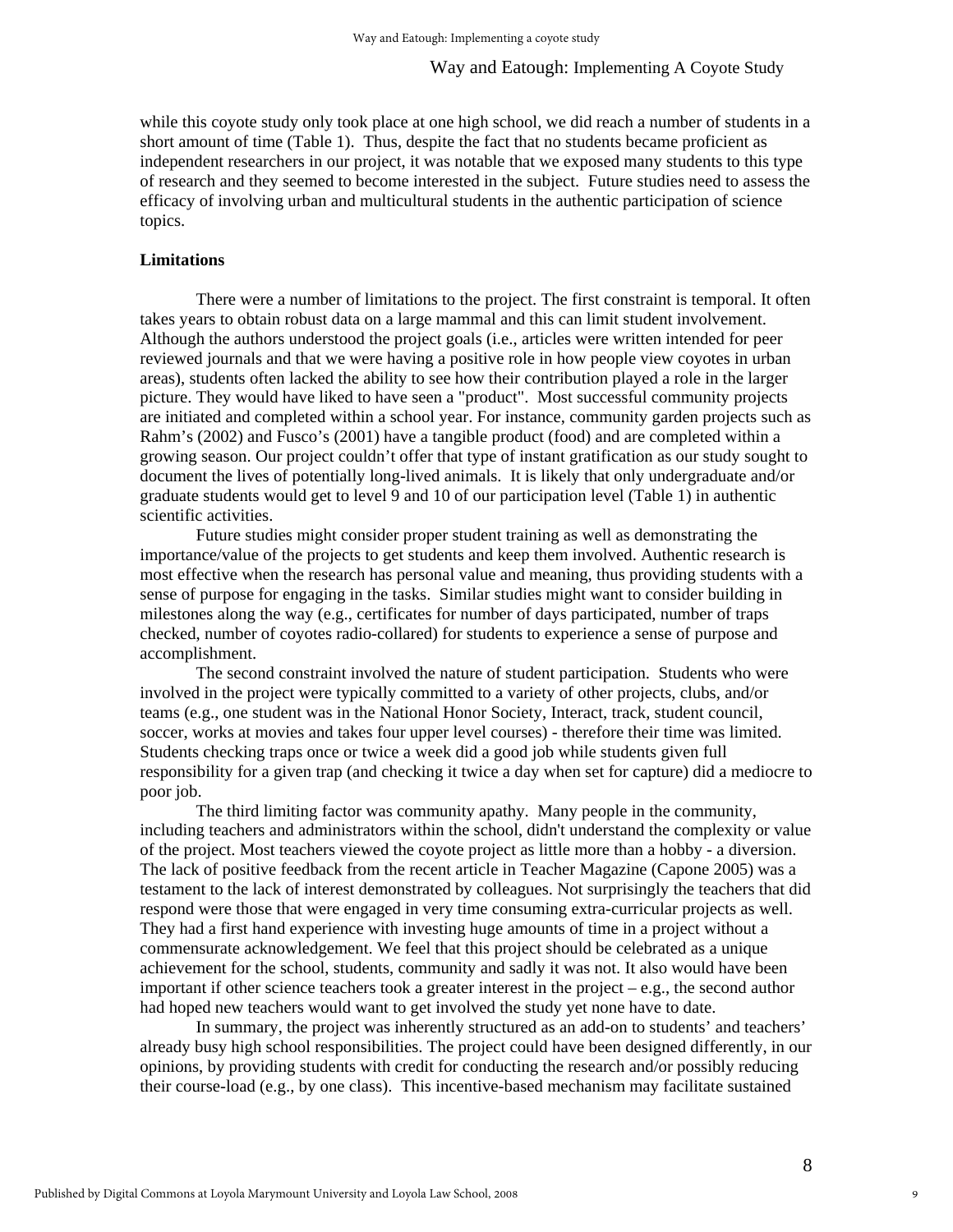engagement in the coyote study (Barnett et al. 2004) and help students, teachers, and administrators better grasp the purpose and value of the project.

#### **Conclusions**

 The place-based authentic nature of this project was unparalleled. Students were given the opportunity to participate, even leisurely, in an on-going project of a relatively large carnivore living amongst them. They were provided inquiry-based opportunities as part of their high school experience which is important for local and national curriculum mandates (Massachusetts Department of Education 2001; National Research Council 1996, 2002). However, for the project to be sustainable more resources need to be provided so the project could have meet the educational and scientific demands in order to be rigorous on both fronts – that is, to have students involved in inquiry-based hands-on activities while robust ecological data was gathered on coyotes. Like most novel investigations, the current model of overworking teachers and researchers is not sustainable if the coyote (or a similar) project is to continue into the future. Thus, we recommend a focused national and state effort to provide more sustained funding for these types of research projects. With additional resources/support (e.g., hiring a scientist to conduct this type of partnership), it is possible to conduct a robust scientific and educational study which will address state and national frameworks for achieving authentic, hands-on scientific research, while potentially reducing collaborating participants' responsibilities. These types of authentic scientific studies should be encouraged at the local, state, and national levels, and there should be some type of support system for teachers and scientists to have the opportunity to initiate these partnerships without greatly burdening their workloads.

#### **Acknowledgements**

 This project would not be possible without the support from Drs. Eric Strauss and Mike Barnett and the Environmental Studies Program, Urban Ecology Institute, Biology Department, and Lynch School of Education at Boston College. In-kind donations from Tara Eaves, the Way, Moore, and Cifuni families and Fiore's Meat Market and The Meat Market (in Winthrop) were invaluable. JGW would like to thank Pete Auger, his former high school teacher, for many of the ideas and techniques that we used to involve students in authentic research projects. DLE wishes to acknowledge personnel of Revere Public Schools. Three anonymous reviewers improved the manuscript.

#### **Literature Cited**

- Abdal-Haqq, I. 1991. Professional development schools and educational reform: Concepts and concerns. *ERIC Digest, 91-2*, ED 335 357.
- American Institutes for Research. 1999. *Designing effective professional development: Lessons from the Eisenhower Program. Executive Summary*: Washington, DC.: Department of Education, Office of the Under Secretary.
- Apple, M. W. 1986. Controlling the work of teachers: Proletarianization: Class and gender. *Teachers and texts: A political economy of class and gender relations in education* (pp. 31-53). New York: Routledge & Kegan Paul.
- Bacharach, N., and Hasslen, R. 2001. *Creating a professional development school. Fastback #480*. Bloomington, Indiana: Phi Delta Kappa Educational Foundation.
- Barab, S. A., and Hay, K. E. 2001. Doing science at the elbows of experts: Issues related to the science apprenticeship camp. *Journal of Research in Science Teaching, 38*(1), 70-102.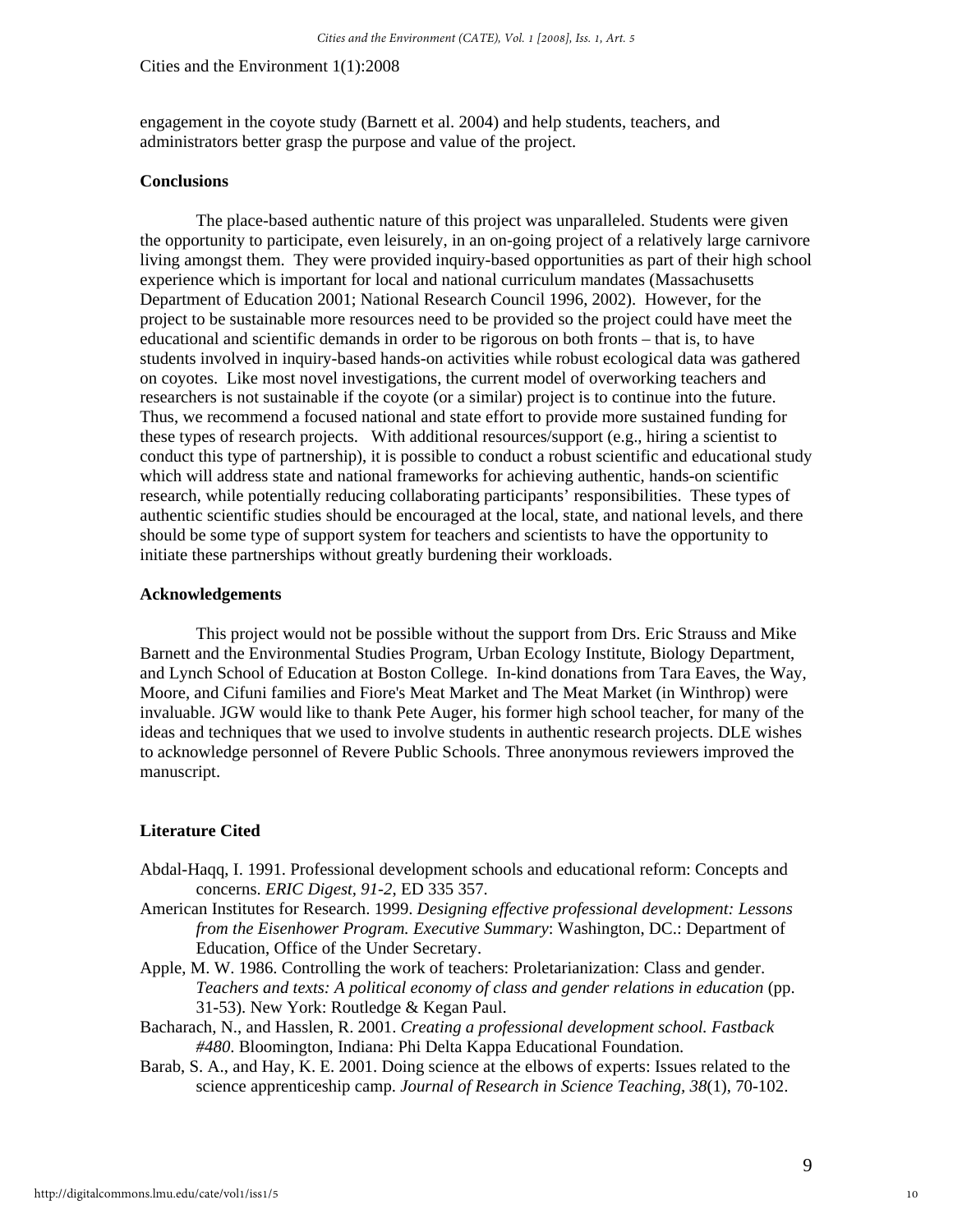- Barnett, M., Strauss, E., Rosca, C., Langford, H., Chavez, D., and Deni, L. 2004. Improving urban youth's interest and engagement through field-based scientific investigations. In Y. B. Kafai, W. A. Sandoval, N. Enyedy, A. S. Nixon & F. Herrera (Eds.), *Sixth International Conferences of the Learning Sciences* (pp. 73-80). Mahway, New Jersey: Lawrence Erlbaum.
- Berliner, D. 2001, Sunday, January 28. Averages that hide the true extremes*. The Washington Post*.
- Bouillion, L. M., and Gomez, L. M. 2001. Connecting school and community with science learning: Real world problems and school-community partnerships as contexual scaffolds. *Journal of Research in Science Teaching, 38*(8), 878-898.
- Capone, L. 2005. Where the Wild Things Are. *Teacher Magazine, 16*(5), 38-41.
- Chinn, C. A., and Hmelo-Silver, C. E. 2002. Authentic inquiry: introduction to the special section. *Science Education, 86*, 171-174.
- Clark, M. R. 1996. A successful university-school-district partnership to help San Francisco's k-12 students learn about science and medicine. *Academic Medicine, 71*(9), 950-956.
- Clark, R. W. 1999. Effective professional development schools. In T. J. McMannon (Ed.), *Agenda for education in a democracy* (Vol. Vol. 3). San Francisco, California: Jossey-Bass.
- Doster, E. C., Jackson, D. F., and Smith, D. W. 1997. Modeling pedagogical content knowledge in physical science for prospective middle school teachers: Problems and possibilities. *Teacher Education Quarterly, 24*, 51-65.
- Fradd, S. H., Lee, O., Cabrera, P., Rio, V. d., Leth, A., Morin, R., et al. 1997. School-university partnerships to promote science with students learning English. *TESOL Journal, 7*, 35-40.
- Fusco, D. 2001. Creating relevant science through urban planning and gardening. *Journal of Research in Science Teaching, 38*(8), 860-877.
- Glenn Commission. 2000. *Before it's too late: A report to the nation from the national commission on mathematics and science teaching for the 21st century*. Washington, D.C.: U. S. Department of Education.
- Goodlad, J. L. 1993. School-university partnerships and partner schools. *Educational Policy, 7*(1), 24-39.
- Handler, M., and Ravid, R. 2001. Models of school-university collaboration. In R. Ravid & M. G. Handler (Eds.), *The many faces of school-university collaboration: Characteristics of successful partnerships* (pp. 3-10). Englewood, Colorado: Teachers Ideas Press.
- Hay, K. E.,and Barab, S. A. 2001. Constructivism in practice: A comparison and contrast of apprenticeship and constructionist learning environments. *Journal of the Learning Sciences, 10*(3), 281-322.
- Hay, K. E., Crozier, J., and Barnett, M. 2000. *Virtual gorilla modeling project: two case studies of middle-school students building computational models for inquiry.* Paper presented at the Annual Meeting of the American Educational Research Association, New Orleans, LA.
- Howe, R. W., and Disinger, J. F. 1988. Teaching environmental education using out-of-school settings and mass media. *ERIC/SMEAC Environmental Education Digest, No. 1*, ED 320 759.
- Hungerford, H. R., Bluhm, W. J., Volk, T. L., and Ramsey, J. M. (Eds.). 1998. *Essential Readings in Environmental Education*. Champaign, Illinois: Stipes Publishing L.L.C.
- Jones, L. S. 1997. Opening doors with informal science: Exposure and access for our underserved students. *Science Education, 81*, 663-677.
- Kennedy, M. M. 1990. Professional development schools. *NCRTE Colloquy, 3*(2), SP 032 752.
- Lasley, T. J., Matczynski, T. J., and Williams, J. A. 1992. Collaborative and noncollaborative partnership structures in teacher education. *Journal of Teacher Education, 43*(4), 257- 261.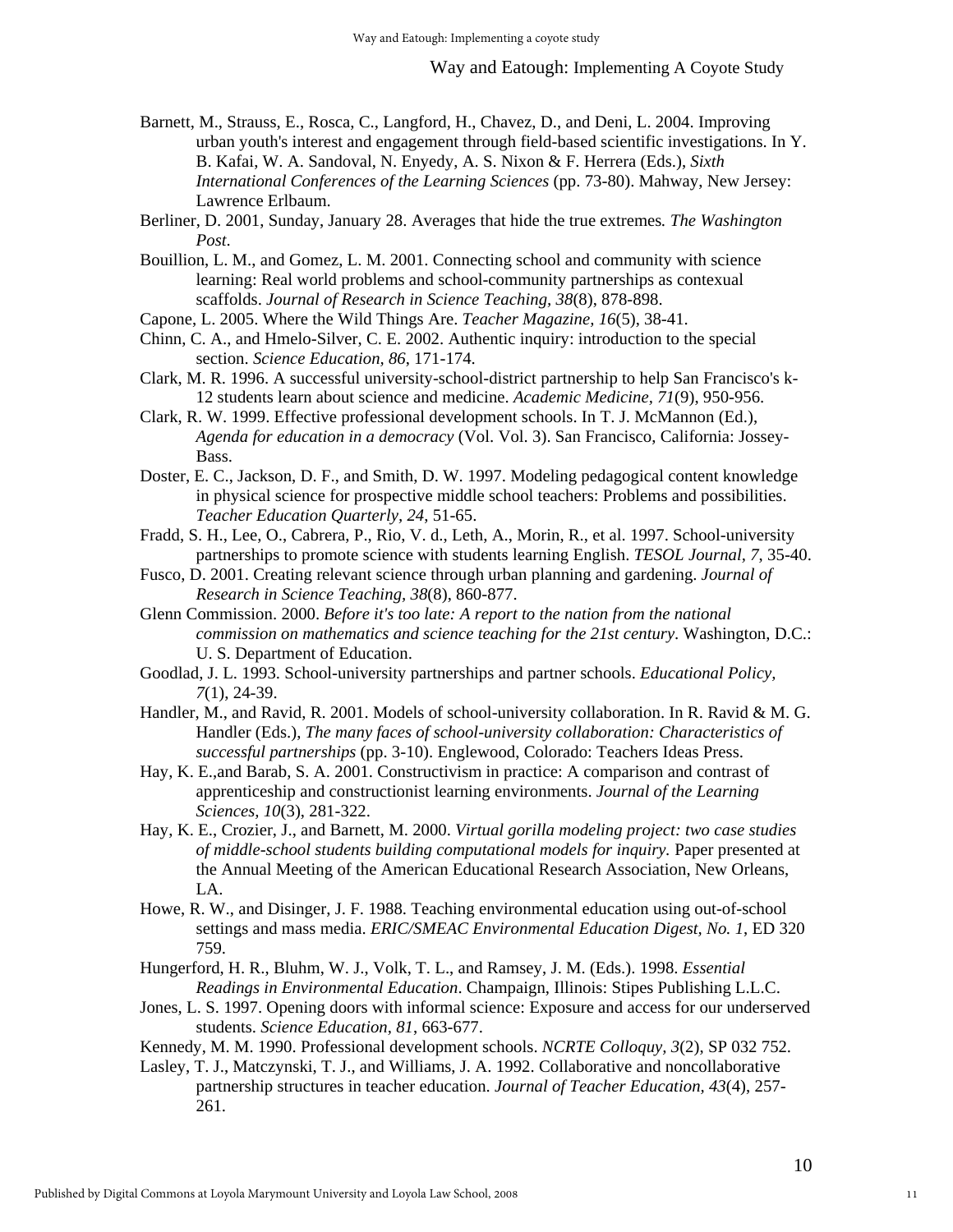- Massachusetts Department of Education. 2001. *Science and technology/engineering curriculum framework*. Retrieved October 12, 2003, from <http://www.doe.mass.edu/frameworks/current.html>
- Metcalf-Turner, P. 1999. Variable definitions of professional development schools: A desire or a dilemma? *Peabody Journal of Education, 74*(3 & 4), 33-41.
- Murray, F. B. 1993. "All or none" criteria for professional development schools. *Educational Policy, 7*(1), 61-73.
- National Commission on Excellence in Education. 1983. *A nation at risk: The imperative for educational reform*. Washington, D. C.: U. S. Department of Education.
- National Research Council. 1996. *National science education standards*. Washington, D. C.: National Academy Press.
	- \_\_\_\_\_\_\_. 2002. *Scientific research in education*. Washington, D. C.: National Academy Press.
- National Science Foundation. 2002. *Science and Engineering Indicators*. Washington, D.C.: National Science Foundation.
- Nejame, S. 2005, January 6. Student disputes coyotes' bad rep: Zoo exhibit aims to improve image*. Boston Globe*.
- Parker, G. R. 1995. *Eastern coyote: the story of its success*. Halifax, Nova Scotia: Nimbus Publishing.
- Pine, G. J. 2002. Making a difference: A professional development school's impact on student learning. In D. Wiseman & S. Knight (Eds.), *Making the case: The link between schooluniversity collaboration and k-12 outcomes*. Washington, D. C.: American Association for Colleges of Teacher Education.
- Rahm, J. 2002. Emergent learning opportunities in an inner-city youth gardening program. *Journal of Research in Science Teaching, 39*(2), 164-184.
- Revere High School brochure. 2001-02. 101 School Street, Revere, MA 02151.
- Richmond, G. (1996). University/school partnerships: Bridging the culture gap. *Theory Into Practice, 35*(3), 214-218.
- Rickinson, M. 2001. Learners and learning in environmental education: a critical review of the evidence. *Environmental Education Research, 7*(3), 207-320.
- Schofield, J. W. 1990. Increasing the generalizability of qualitative research. In Eisner & Peshkin (Eds.), *Qualitative inquiry in education: The continuing debate* (pp. 201-232). New York: Teachers College Press.
- Shive, J. 1997. Collaboration between k-12 Schools and universities. In N. E. Hoffman, W. M. Reed & G. S. Rosenbluth (Eds.), *Lessons from restructuring experiences: Stories of change in professional development schools* (pp. 9-31). New York: State University of New York Press.
- Shulman, L. S. 1987. Knowledge and teaching: Foundations of the new reform. *Harvard Educational Review, 51*, 1-22.
- Siegel, H. 2002. Multiculturalism, universalism, and science education: In search of common ground. *Science Education, 86*, 803-820.
- Sterling, D. R., and Olkin, A. H. 1997. Project alliance. *Science Scope, 20*, 50-54.
- Sykes, G. 1997. Worthy of the name: Standards for professional development schools. In M. Levine & R. Trachtman (Eds.), *Making professional development schools work: Politics, practice, and policy* (pp. 159-181). Columbia University, New York: Teachers College Press.
- Tallman, E., and Taylor, K. 1997. University-science fair partnerships. *Science Scope, 20*(6), 34- 38.
- Thomson, B. S., and Diem, J. J. 1994. Fruit bats, cats, and naked mole rats: Lifelong learning at the zoo. *ERIC/CSMEE Digest*, ED 372 966.
- United States Census Bureau. 2001. *Population change and distribution: Census 2000 brief*. Washington, D.C.: U. S. Census Bureau Public Information Office.